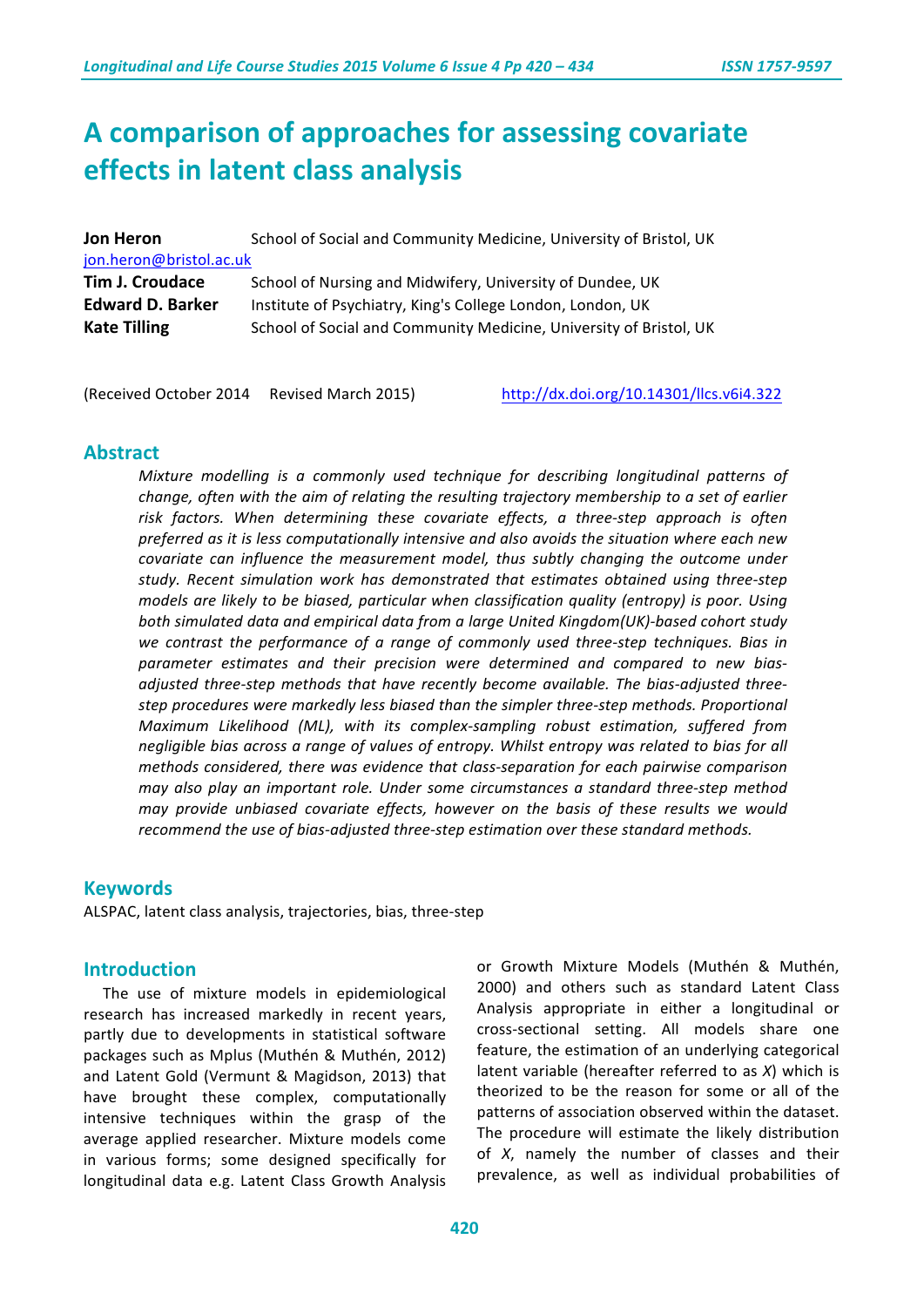class membership, which describe the allocation of each participant/observation to each latent class under the estimated model. Many stopping rules, e.g. entropy (Ramaswamy, DeSabro, & Robinson, 1993), Bayesian Information Criterion (BIC) (Schwarz, 1978), Bootstrap Likelihood Ratio Test (BLRT) (Nylund, Asparouhov, & Muthén, 2007) have been utilized with the goal of determining an adequate number of classes.

In some cases *X* itself is of little interest, for instance its inclusion may be purely to help with some deviation from normality within the data. However, more often estimating *X* is a key focus as it may represent underlying subpopulations who have different characteristics or who may respond differently to some intervention. The analyst will typically estimate  $X$  on the basis of a few 'classindicators', such as repeated measures of enuresis (Croudace, Jarvelin, Wadsworth, & Jones, 2003) or cross-sectional symptoms of psychosis (Shevlin, Murphy, Dorahy, & Adamson, 2007) before offering up *X* for further investigation e.g. to understand which early-life factors distinguish between the classes or what is the long-term prognosis of members of each group. It is during this secondary stage where no firm rules have been established with regard to best practice and a number of analytical approaches have been adopted across the applied literature. Despite the relative ease with which one may determine covariate effects within a "one-step" model where the measurement model for  $X$  is estimated at the same time as the covariate odds-ratios for class-membership, a number of "three-step" procedures are commonly used.

The term "three-step" (Vermunt, 2010) refers to the sequential stages of firstly estimating the mixture model, secondly exporting the salient features of the model to a different statistical package, before finally analysing some derived indicator of class membership in further analysis, e.g. as the outcome in a multinomial logistic regression model. Popular second-step procedures include assigning each participant to their most likely class (Modal Assignment) or incorporating class-assignment uncertainty either by making multiple draws from each participant assignment probabilities (Pseudo-Class Draws, PCD) or using the probabilities themselves as regression weights (Proportional Assignment). All methods aside from the one-step fall under the banner of three-step

methods, even if the second step merely involves exporting the data from step one.

Recent simulation work (Clarke & Muthén, 2009) has demonstrated a number of shortcomings of these three-step methods, including substantial parameter bias and over- precise estimates. However, as described by Clarke & Muthén and also Vermunt, the three-step strategy brings a number of advantages including reduced model complexity as well as avoiding the situation where the form (and potentially interpretation) of *X* may alter depending on the covariates/outcomes included in the model. As is often the case, a single mixture model which defines a sub-division of the study population may give rise to a series of related papers so there is clear benefit to having a consistent, unchanging assignment of the study participants.

In a recent paper, Vermunt (Vermunt, 2010) has brought applied analysts a new alternative by devising a pair of refined three-step procedures. Using standard mixture-modelling output which describes the agreement between the estimated and underlying latent measure, the third step of a three-step procedure can be adjusted to remove the measurement error induced through estimation of the latent measure in step two. Bias and precision are seen to be improved, but crucially the latent class assignment is unchanged, thus a succession of different models can be examined without impacting on the formulation of *X*.

The aim of the current paper is to investigate how these estimation approaches perform in practice, when applied to the analysis of trajectories of conduct problems in childhood (Barker & Maughan, 2009) derived using data from the Avon Longitudinal Study of Parents and Children (ALSPAC), a UK-based birth-cohort. The latent grouping produced in the original manuscript has since been utilized in a number of follow-up publications (Barker, Oliver, & Maughan, 2010; Heron et al., 2013a; Heron et al., 2013b; Kretschmer et al., 2014; Oliver, Barker, Mandy, Skuse, & Maughan, 2011; Stringaris, Lewis, & Maughan, 2014) in which a range of one- and three-step procedures have been employed in order to examine further risk factors for non-normative development or to study late problematic outcomes in those exhibiting different patterns of conduct problem behaviour. In the current manuscript we select a single covariate (gender) in order to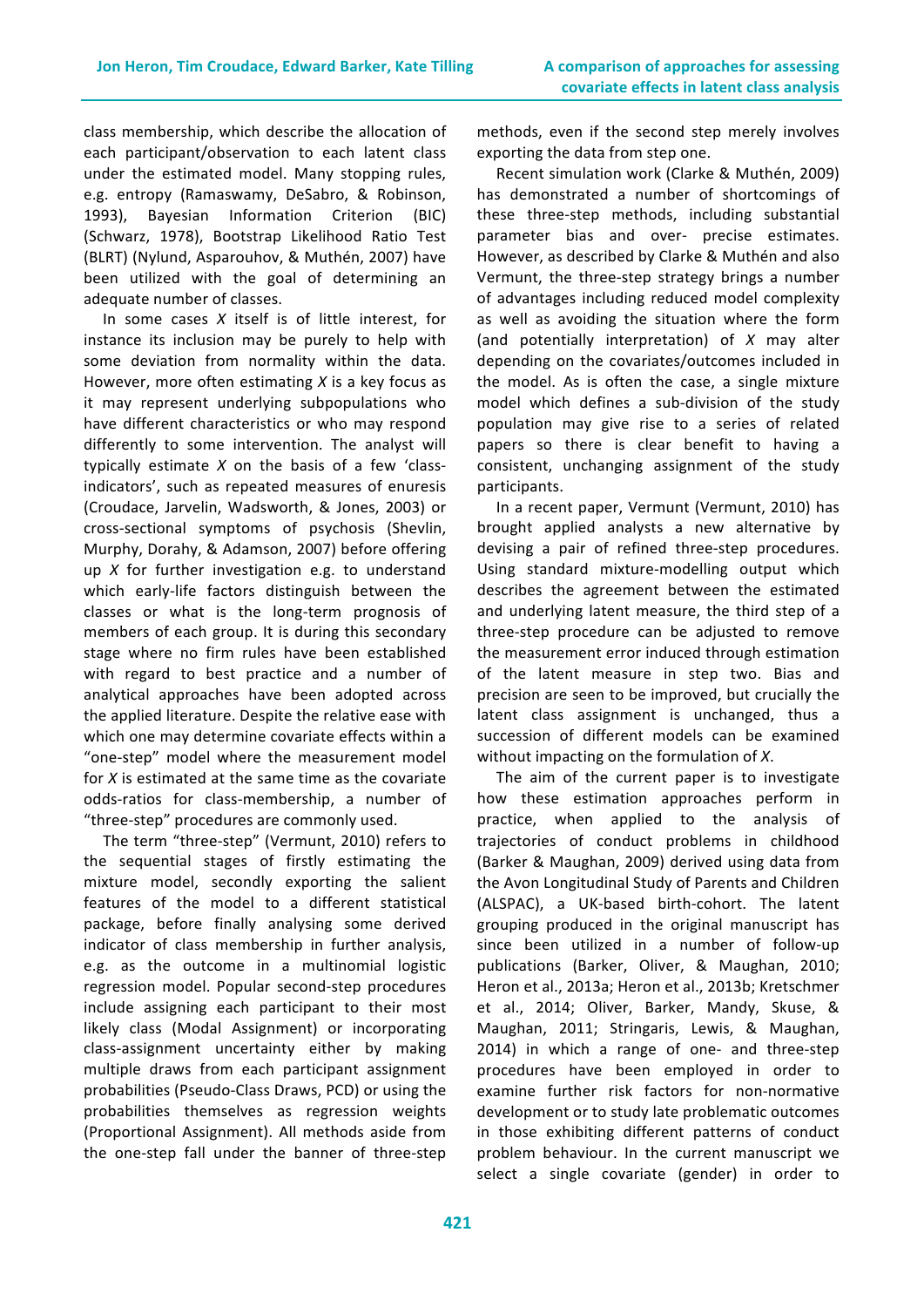compare results obtained using the range of methods now available. Observations are subsequently verified through simulation.

# **Methods**

# **Participants**

The sample comprised participants from the Avon Longitudinal Study of Parents and Children (ALSPAC) (Boyd et al., 2013; Fraser et al., 2013; Golding, Pembrey, & Jones, 2001). ALSPAC is an ongoing population-based cohort study in the South-West of England. Pregnant women resident in the former Avon Health Authority (which included the city of Bristol), who had an estimated date of delivery between 1 April 1991 and 31 December 1992, were invited to take part, resulting in a cohort of 14,541 pregnancies which resulted in 13,796 singletons and first-born twins who were alive at one year of age. Detailed information about ALSPAC is available online (http://www.bris.ac.uk/alspac) and the study website also contains details of all the data that is available through a fully searchable data dictionary (http://www.bristol.ac.uk/alspac/researchers/dataaccess/data-dictionary/). Ethical approval for the study was obtained from the ALSPAC Law and Ethics Committee and local Research Ethics Committees.

# **Outcome - Conduct Problem (CP) trajectories during childhood**

The derivation of CP trajectories has been reported previously (Barker & Maughan, 2009). Briefly, Latent Class Growth Analysis was applied to six assessments of mother-reported CP, spanning the age period from four to 13 years, using the 'Conduct Problem' subscale of the Strengths and Difficulties Questionnaire (Goodman, 2001; Goodman & Scott, 1999) The sum-score at each wave was dichotomized at the standard threshold of four or more (Goodman, 2001), yielding six binary indicators. The four resulting trajectories were described as "Low" (72.4%), "Childhood Limited" (CL, 11.8%), "Adolescent Onset" (AO, 7.8%) and "Early-Onset Persistent" (EOP, 8.0%). Proportions quoted are for the complete-case sample ( $n = 4,659$ ) following modal assignment. Entropy for this model was 0.730.

#### **Exposure**

For these models we will focus on offspring sex, which is coded 0 'female', 1 'male' so that parameter estimates indicate the extent to which

boys have greater log-odds compared with girls of being in the comparison class.

#### **Statistical methods**

Whilst "C" is often used when referring to the latent variable within a latent class model, here we adopt the notation used in Vermunt (2010). We use *X* to denote the underlying latent variable and *W* for any predicted classification obtained during the second step of a three-step estimation method. Latent class indicators for subject *i* are denoted by  $Y_i$  and a covariate (predictor of class-membership) by  $Z_i$  (i.e. sex in the empirical example).

#### *Empirical models*

The effect of sex on latent class variable X (conduct trajectory class) was assessed using a range of one- and three-step methods, each time treating *X* as a four-category multinomial outcome. Of interest was both the magnitude of the main effects of sex, given by log-odds ratios, and their standard errors. As it is customary to approach these models with the mind-set that these classes are all inherently different in some way, we chose to make comparisons between all classes rather than just deriving parameter estimates with reference to the normative (Low) group. For each comparison we examine percentage deviation from the one-step results, defined to be the difference between each three-step result and those derived from the one-step method, expressed as a percentage of the one-step estimates. We note here that we are making the assumption that the one-step results are correct and for our empirical models we do not know this to be the case.

The following methods were compared:

*One-step estimation - The direct effect of sex on* X was estimated by incorporating this independent variable into the original mixture model. Estimation was carried out using Mplus version 7.1 (Muthén & Muthén, 2012).

 *Three-step methods -* With all three-step methods the first step entails the estimation of an unconditional mixture model, i.e. a measurement model for latent class  $X$  in the absence of any potential covariates. The output from this first step consists of a set of class-assignment probabilities denoted  $P(X = t | Y_i)$  – for each respondent. Respondents with the same set of responses for class indicators Y<sub>*i*</sub> are given an identical set of classassignment probabilities, however depending on the three-step method chosen, such respondents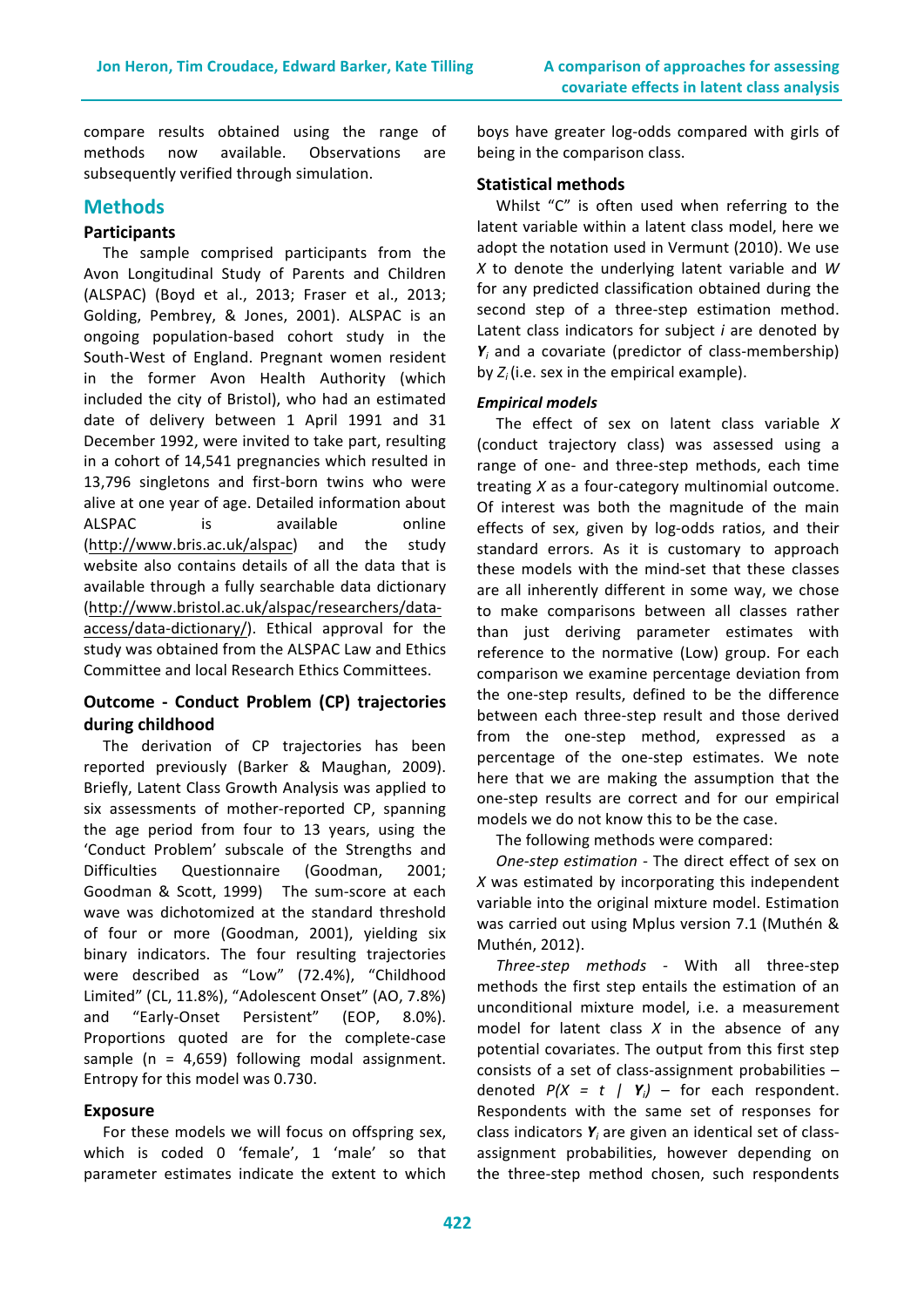may not all be assigned to the same class. During step-two these data are used to derive the nominal variable *W*, which is then used as the dependent variable in the final step. Here the methods chosen adopt one of two alternative step-two procedures  $-$ Modal Assignment and Proportional Assignment. We first discuss their standard use before describing the bias-adjusted approaches.

*Modal Standard* - Perhaps the most commonlyused three-step method, the second step entails assigning each respondent to their most likely class (the class for which  $P(X = t \mid Y_i)$  is greatest). In step three this classification *W* becomes the nominal dependent variable in a multinomial logistic regression analysis. Whilst we use Latent Gold for all three-step models described, this model can be estimated in mainstream statistical software such as Stata and SPSS.

*Proportional Standard - In contrast to modal* assignment, three-step methods based on proportional assignment incorporate the classassignment probabilities. Proportional Assignment involves stacking ones' class-assignment probabilities so that each respondent has multiple rows of data (one row per class). An additional column is created which indexes these classes. For step-three a multinomial logistic regression model is estimated with this class-index as the dependent variable and the column of assignment probabilities used as regression weights (this method is also known as "Probability Weighting"). This model is also estimable in Stata with the assignment probabilities defined to be "importance weights" and in SPSS through the use of frequency weights.

*Modal ML and Proportional ML - The three-step* methods Modal Standard and Proportional Standard suffer from two limitations. Firstly they assume a perfect relationship between the classification *W* derived in step two and the unmeasured latent variable  $X$ , and secondly they fail to account for the fact that  $X$  is latent so its true values are unknown. Vermunt (2010) devised a pair of bias-adjusted estimation methods, referring to these as "Modal ML" and "Proportional ML". The estimation of these methods requires the appropriate "D-matrix" containing classification probabilities that describe the relationship between *W* and *X*, or put another way, they quantify the measurement error in W. Through the use of this classification matrix, a subsequent latent class estimation - well established as a method for dealing with measurement error in categorical variables - is able to reproduce the quantity of interest, namely the effect of covariate  $Z_i$  on  $X$ . As a consequence of the need for a second latent-class analysis, software options for estimating step three are more limited.

Through simulation work, Proportional ML was observed to produce parameter estimates closer to the one-step (true) results, whilst Modal ML gave more accurate standard errors (SE) - SE's for Proportional ML were slightly too large. Vermunt demonstrated how one might estimate these models in Latent Gold, however Modal ML is also estimable in Mplus, and, since version 7.1, has been simplified through use of the "auxiliary" command. See the supplementary material for further details on the derivation of the D-matrix and the estimation of these models in Latent Gold and Mplus. Finally we note that when the D-matrix for either Modal or Proportional Assignment is equal to the identity matrix the Modal Standard or Proportional Standard estimates are reproduced. In other words, as stated above, standard methods make the assumption that there is no measurement error in W.

*Modal ML (robust) and Proportional ML (robust)* - In a follow-up publication to Vermunt (2010), Bakk and colleagues (Bakk, Oberski, & Vermunt, 2014) revised the estimation methods for both Modal and Proportional ML. By using a complex-sampling robust estimator to allow for within person clustering (in our empirical example the stacked dataset has four rows per respondent) and a Taylor expansion to better allow for the classification-error uncertainty inherent in the third step estimation, improvements on the original bias-adjusted estimates have been demonstrated, particularly for Proportional ML. Modal ML (robust) and Proportional ML (robust) are both available in Latent Gold version 5.0 however neither can be estimated currently in Mplus (version 7.3).

#### *Simulation models*

We sought to replicate the findings from the empirical analysis using a simple simulation study. This enabled us to take control aspects of the model such as entropy and class separation, and furthermore ensure that our chosen one-step model was the appropriate one for the data.

# Simulation #1: Relationship between bias and *entropy*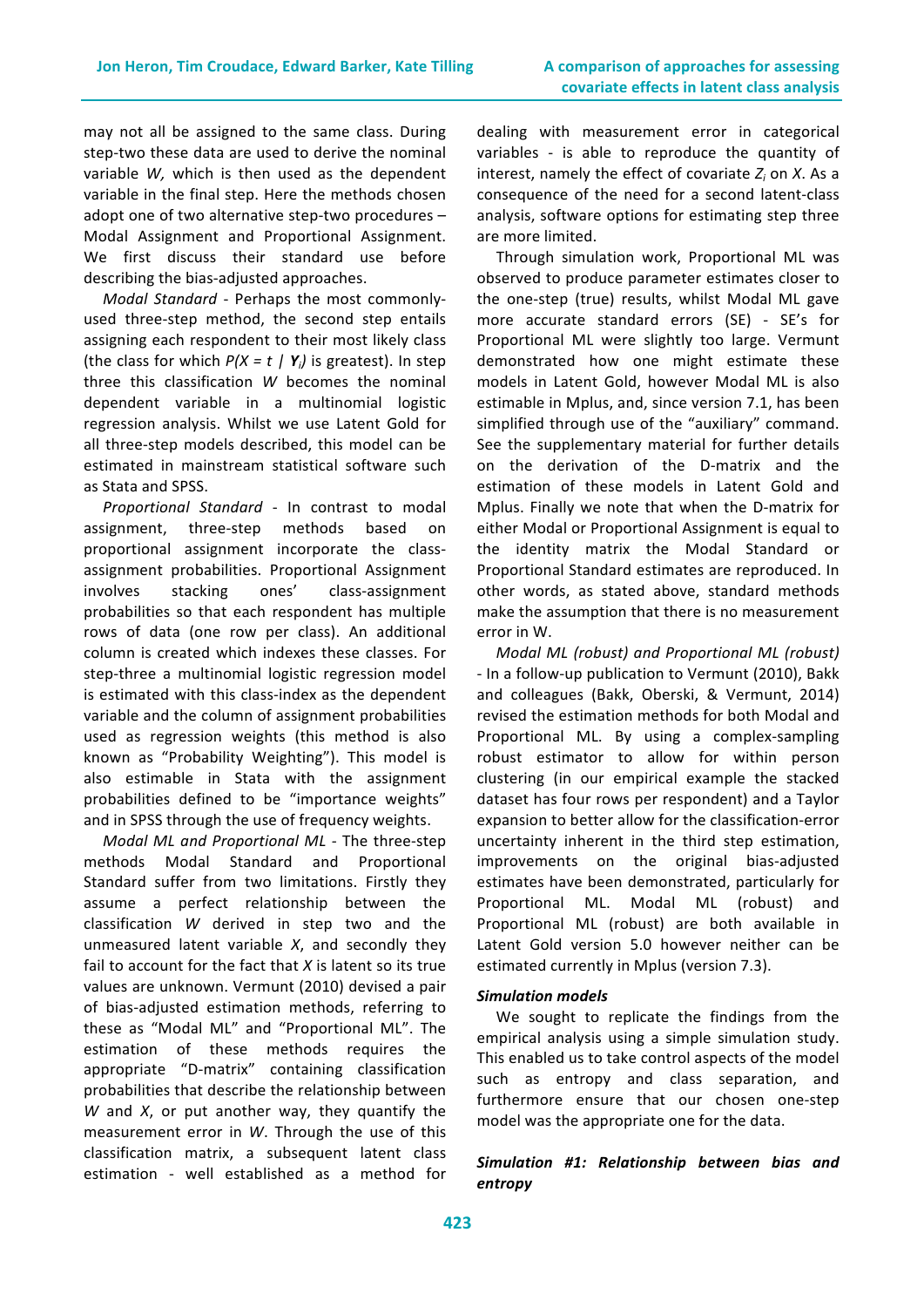Had we simulated from a model containing a mixture derived from repeated binary indicator variables it would have been difficult to vary entropy/class-separation in a controlled manner. Consequently, the class indicator used here was a single multimodal continuous variate *Y*. Latent class  $X$  was then to be regressed on a single binary covariate  $Z_i$  giving rise to a pair of log-odds ratios describing the  $Z_i$ -by-*X* relationship. The Monte Carlo routine in Mplus was used to simulate the necessary data with further details given below.

#### *Defining the relationship between observed class indicator Y and latent class X*

 Continuous variate *Y* was simulated to be a mixture of three normal distributions of equal size, located at values -1 (class 1), 0 (Class 2) and 2 (Class 3) as illustrated in Supplementary Figure 1. Variances were constrained equal for all three distributions and were increased incrementally from 0.05 to 0.5 in steps of 0.05 yielding ten different simulation models. A (within-class) variance of 0.05 produces a near-perfect value of entropy  $(^{21.0})$  and very good class separation. As variance is increased, class-separation is reduced initially for the two closer classes (classes 1 and 2) and ultimately all three classes will be poorly separated. Within-class variance was the only aspect of the model to be varied between simulations. 500 replications were produced for each of the ten models with a constant sample size of 5,001. Preliminary work indicated acceptable coverage and bias for the one-step model when using this number of replications.

# *Defining the relationship between Covariate*  $Z_i$  *and latent class X*

The association between binary covariate  $Z_i$  and three category nominal outcome *X* can be described as a six-cell contingency table. Consequently, five quantities (in addition to the sample size) are required to fully describe these data. For the set-up used in Mplus, the following details were needed: the proportion of people in the  $Z_i = 0$  group; two log-odds ratios defining the relationship between  $Z_i$ and  $X$ ; and two logits to define the class distribution *X* in the unexposed group  $(Z_i=0)$ . Here we opted for three classes of equal size ( $n = 1,667$ ). The proportions exposed to  $Z_i$  within each class were as follows: class  $1$  (517/1,667 = 31.0%), class 2  $(417/1,667 = 25\%)$ , class 3  $(317/1,667 = 19\%)$ . This results in a covariate  $Z_i$  with 25.01% prevalence and log-odds ratios of 0.649 for class 1 and 0.351 for

class 2 (with reference to class 3), giving a log-odds ratio of 0.298 for class 1 with reference to class 2. In other words, relative to class 3, exposure to covariate  $Z_i$  would convey moderately increased log-odds of being in class 2, and a greatly increased log-odds of being in class 1. Finally, the chosen cell counts imply a class-distribution of *X* of 30.67%/33.33%/36.0% among those unexposed to  $Z_i$ , which can be described as two logits:  $-0.160$  and  $-$ 0.077. 

#### *Analysis of simulated data*

Each of the one-step and three-step methods were used to estimate the effect of  $Z_i$  on  $X$  for each simulated dataset. This was facilitated through use of the brew package (Horner, 2011) in R (R Core Team, 2014). All parameter estimates were imported into Stata version 13.1 (StataCorp., 2013) where the  $-simsum-$  routine (White, 2010) was employed to derive the measure of bias relative to the true regression parameters (0.649, 0.351 and 0.298). We also compared estimate precision by calculating the SD in each parameter estimate across the 500 simulated datasets.

## *Simulation #2: Relationship between bias and pairwise class separation*

Analysts tend to focus on entropy as a single summary measure of class assignment uncertainty for the whole model, however it is often the case that some large classes are well defined with other smaller classes being less so. In this case, it will be the large classes driving entropy, and not all classcomparisons will have the same degree of accuracy. Maitra and Melnykov provide equations (equation 2.1 in Maitra & Melnykov, 2010) for deriving what they refer to as cluster-overlap when estimating a Gaussian mixture model. For each pair of classes, the cluster-overlap is defined as the sum of two misclassification probabilities for the overlap with class *i* when considering class *j*, and vice versa. Hence a pairwise measure of cluster-overlap is readily available and is given by the sum of the  $[i,j]$ and [j,i] elements of the "D-matrix". This formally defined measure of cluster-overlap is essentially the opposite of what we have been referring to more loosely as class-separation. For a pair of classes with good separation, overlap will be close to zero. In contrast, independence between *X* and *W* would yield overlap of  $2/(#$  classes), with a more complex *X*-*W* relationship producing potentially greater values, though ultimately bounded by 2.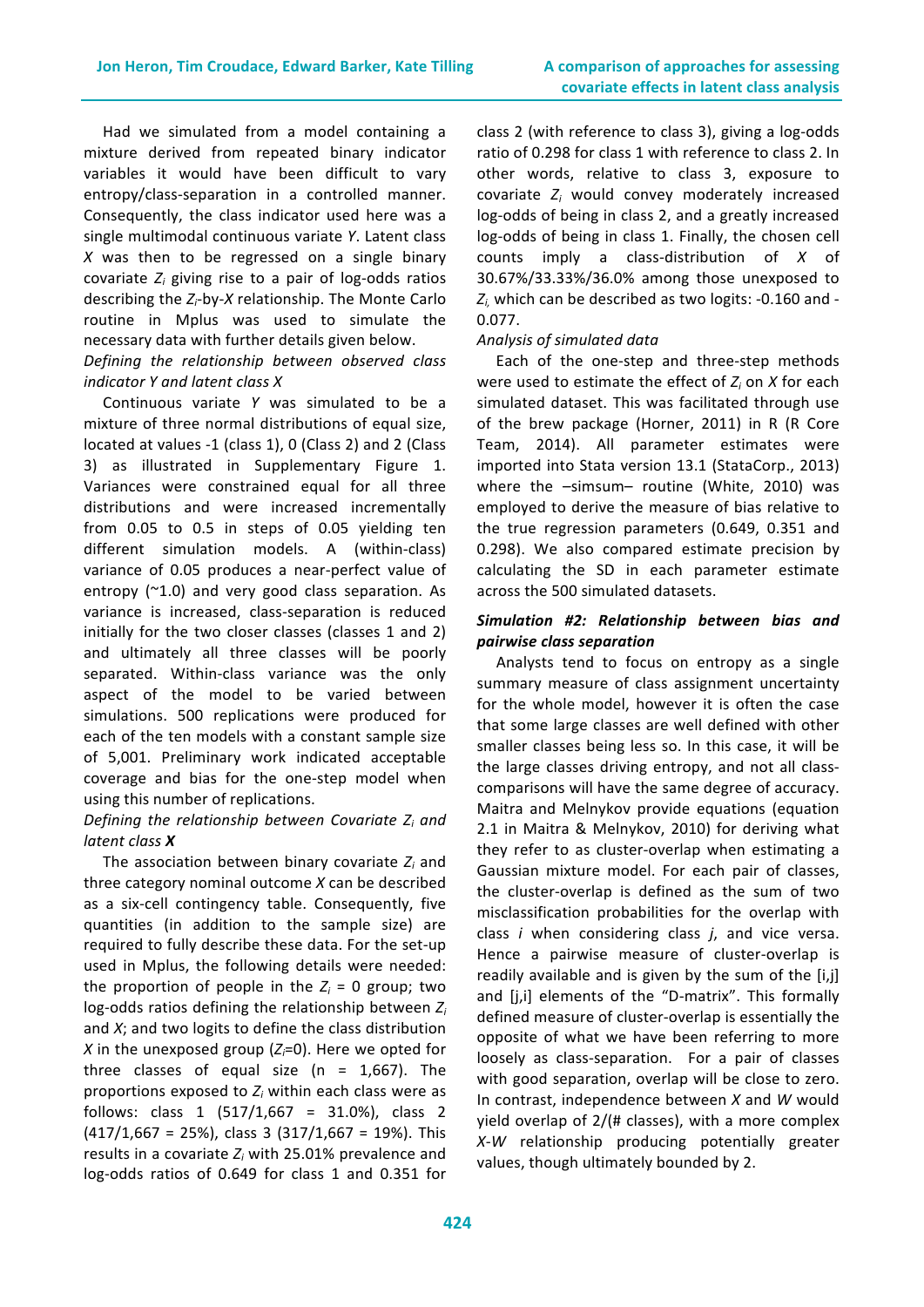We sought to investigate the role that clusteroverlap has on the bias of our estimates. Here, we focus on the first comparison (class 1 versus class 3) for which the covariate had the largest effect in the original simulation ( $log$  odds = 0.649). For a given value of entropy, the association between parameter bias and pairwise class-overlap is confounded by the magnitude of the covariate effects. Consequently we re-simulated the data after permuting the ordering of the classes. This was done keeping both entropy AND the covariateeffects constant and only works because our three classes were simulated to be of equal size (otherwise the permutation would alter entropy). If we label the original simulation model as "123" reflecting the ordering of the classes at locations -1, 0 and 2, then permuting the classes to orders "312" and subsequently "231" enables us to vary classseparation as shown in figure 3. Note that there are three other possible class orderings, "132", "213" and "321", which produce the same three measures of cluster-overlap and the same levels for bias ("123" is equivalent to "321" etc.). Following the simulation of these new data, the same analytical steps were performed as for Simulation #1. Parameter estimate bias was calculated and its relationship with cluster-overlap was examined.

# **Results**

# **Empirical example**

Estimated sex effects for each pair of latent classes are shown in table 1. Figures in parentheses show percentage deviation from the one-step results. As the entropy for the original mixture model was not particularly high (0.730), previous simulation work would predict that standard threestep methods would be inaccurate, typically underestimating the effects of sex and also being overlyprecise since these methods do not capture the uncertainly in estimated class assignment.

#### *Parameter estimates*

For all class comparisons, the standard threestep methods produce estimates closer to the null than the one-step results. Estimates obtained using Proportional ML are consistently within 1 or 2% of the one-step results. Modal ML estimates are more variable, and are substantially higher than the onestep for the comparison of classes Childhood Limited and Early Onset Persistent. Unsurprisingly, the use of robust SE's has no effect here.

#### *Standard errors*

Again, as expected, the standard three-step methods are overly precise with SE's up to 32% and 58% lower that the one-step for Modal and Proportional Standard respectively. Proportional ML severely over-estimates SE, however the new complex-sampling robust variance estimator demonstrates a marked improvement here. The robust estimator has little effect on Modal ML, with all SE's being moderately raised compared to onestep and Proportional ML (robust).

#### *Summary of empirical findings*

The three-step methods chosen produced a wide range of estimates for the parameters and their standard errors. What is apparent is that deviations relative to the one-step values are typically lower, particularly for the standard errors, when comparing pairs of classes which have better separation. Like many longitudinal mixture models, the analysis of conduct problems produced patterns of trajectories which have been described previously as a soldier's bed or cat's cradle (Sher, Jackson, & Steinley, 2011) in other words high and low relatively flat trajectories and a pair of trajectories which cross midway through the time period. Here the classes which cross (AO and CL) are less well separated, whilst the two persistent classes (Low and EOP) have little overlap. This appears to be reflected in the consistency of their estimates across the methods.

#### *Simulation #1: Relationship between bias and entropy*

 Unconditional three-class mixture models estimated on each simulated dataset reported the following entropy values (averaged across 500 datasets): 0.98, 0.91, 0.85, 0.79, 0.75, 0.70, 0.67, 0.63, 0.61 and 0.58. Figure 1 shows the relationship between entropy and the percentage bias obtained in the parameter estimates and figure 2 shows estimated precision (SD of estimate across datasets) for each method.

When comparing results from bias-adjusted methods our findings were consistent with recent simulation work (Bakk et al., 2014). Modal ML and Modal ML (robust) results were almost identical in both bias and precision, likely due to the large sample size in our examples. In contrast (as expected), there was a marked increase in precision with Proportional ML (robust). Standard errors for Proportional ML (robust) were within 3% of the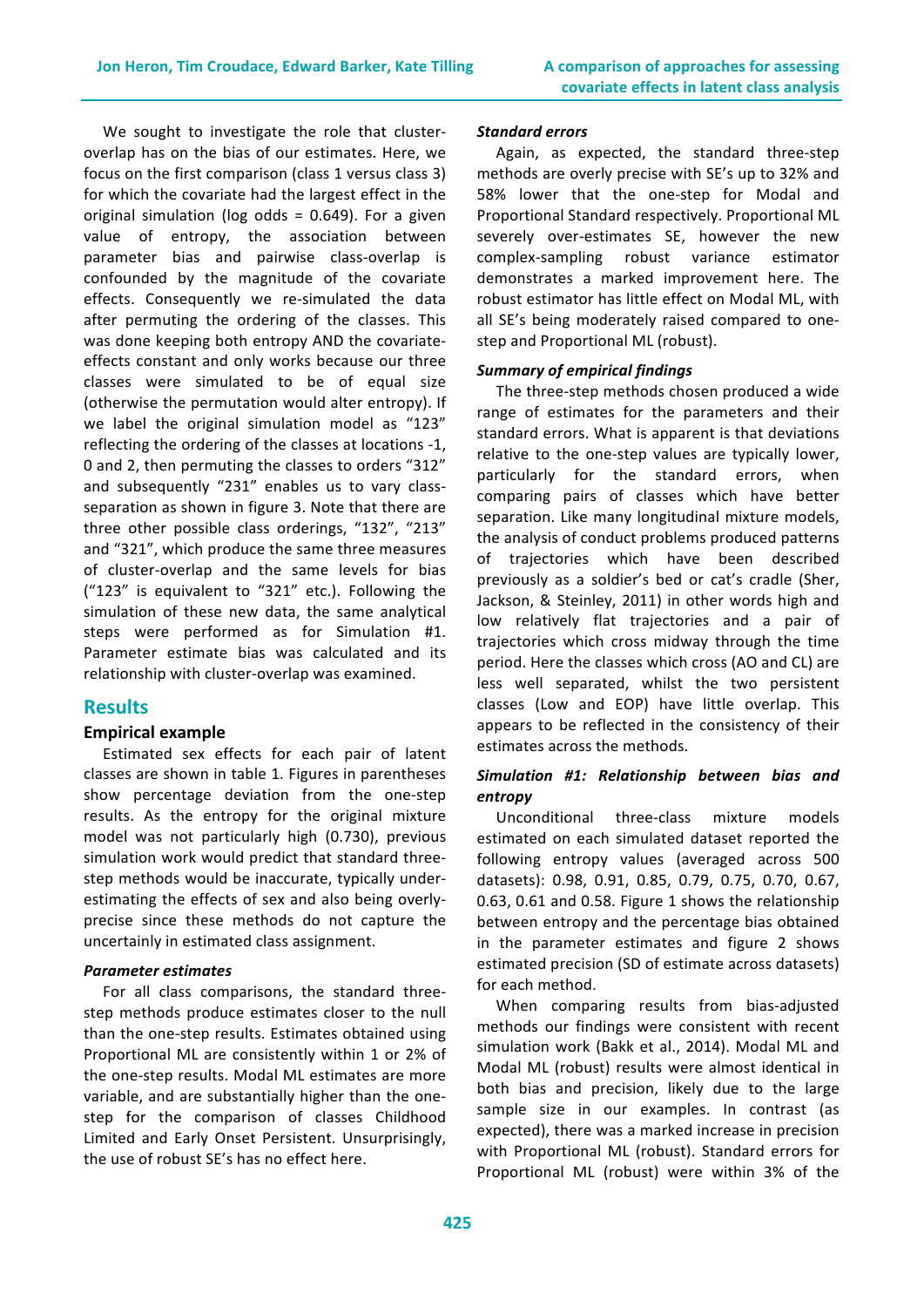one-step values for all values of entropy whereas for non-robust Proportional ML the standard errors were in one instance 86% higher than those obtained using a one-step approach. On the basis of these results we would caution against the use of Proportional ML without robust standard errors. Here we report results only for the two more recent methods - Modal ML (robust) and Proportional ML (robust) – however a full set of results are available on request. To facilitate a clearer comparison of these two methods, we have reproduced the figures after removing the standard methods to enable the y-axis to be restricted (see supplementary material).

#### *Parameter estimate bias*

Due to the location of the three classes, reduction in entropy initially impacts on the comparison of class 1 versus class 2 (third comparison) followed by the other two comparisons. We observe both positive and negative bias in this example, however we note that estimates affected by positive bias will be bounded by the maximum value of the true  $log-$ odds ratios  $$ in this case 0.649 (Bolck, Croon, & Hagenaars, 2004). The standard three-step methods are badly affected by the reducing entropy, with Modal Standard fairing slightly better but still producing unacceptable levels of bias unless entropy is very high. Both bias-adjusted three-step methods produce estimates with a low level of bias for all three class comparisons and across the wide range of entropy values considered.

We see that for the second comparison the bias for standard three-step methods appears to decrease for lower values of entropy. This phenomenon is merely an artefact of our chosen simulation. As entropy reduces, the distinction between classes 1 and 2 is the first to become affected such that class 1 becomes more similar to class 2 and vice versa. Since class 1 is more strongly associated with the covariate, our second comparison (class 2 versus class 3) is boosted, partially offsetting the negative-bias present in both standard methods.

# *Standard Errors*

Decreasing entropy should increase uncertainty and accordingly we observe a reduction in precision for the (correct) one-step model. Standard errors for Proportional ML (robust) closely match the onestep values with Modal ML (robust) giving slightly higher values. What is most apparent from these figures is that the standard three-step approaches are failing to capture the increasing uncertainty, in fact in this example Proportional Standard becomes more precise as the level of assignment uncertainty increases.

# *Simulation #2: Relationship between bias and pairwise class separation*

Table 2 shows the resulting biases for this second set of simulations. Output is restricted here to the five highest values of entropy  $-$  typically the range in which an analyst might be considering the use of a standard three-step method. These results are split into two since methods using Modal and Proportional assignment will have a different Dmatrix and hence a different value for classseparation for the same dataset. We see that for very high levels of entropy  $(>> 0.9)$  there is little detriment to using any modelling approach. However unacceptable (>10%) levels of bias in the parameter estimate is present when entropy is still extremely high (0.91) if the class overlap is moderate, and in contrast, *less* bias for *lower* entropy  $(0.75 - 0.80)$  when a particular pair of classes has a good degree of separation. Whilst these results are limited in scope, they suggest that a decision based solely on entropy may be unwise.

# **Discussion**

Using an empirical example from a large UK birth cohort and a limited set of simulations we have compared the estimate effect of a single covariate on latent class membership using various three-step approaches commonly used in applied papers from the fields of psychology, epidemiology and medicine. Our findings are consistent with previous simulations showing that standard three-step methods can produce results which are both biased and overly precise, particularly when entropy is poor. What this study adds is the suggestion that entropy, a single-summary measure of classification quality, is only part of the story and we would advise caution regarding a modelling strategy based solely on its value, for instance whether it exceeds an arbitrary threshold such as 0.8 or 0.9.

We have demonstrated that for extremely high values of entropy it remains possible for individual class comparisons to be biased if the separation between those classes is poor. In contrast, when entropy is low, some class comparisons may be unbiased if their separation is good relative to the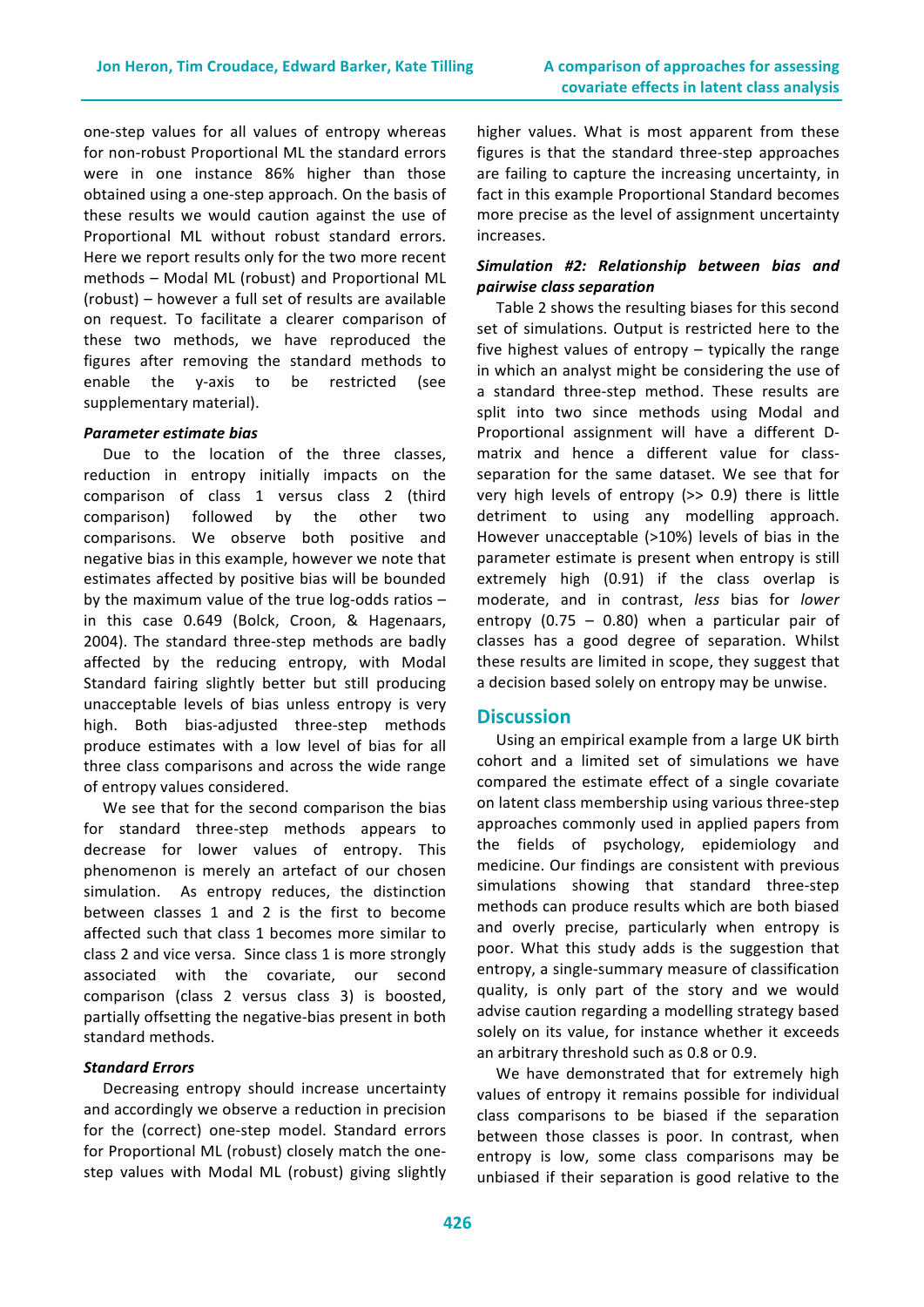rest of the model. When faced with the worst-case scenario of a combination of low entropy and poorly separated classes, only proportional ML (robust), of the three-step methods, appears to fare well, however previous simulations suggest that for extremely low entropy all three-step methods may be flawed (Bakk, Tekle, & Vermunt, 2013; Vermunt, 2010) leaving the one-step method as the only option for obtaining unbiased estimates. Our simulation focussed on what would be regarded as a large sample size for this type of analysis and this is likely to be an explanation for the strong performance of proportional ML (robust) across the whole range of entropy considered.

It is clear from our results that pairwise classseparation may play an important role in determining the level of bias in the standard threestep methods, although we are unable to make recommendations with regard to acceptable thresholds. There is a strong link between separation and entropy, and separation will be also affected by the number of classes present and their relative positioning. Thus, derivation of thresholds for class-separation will be challenging. In our view further efforts would be better directed at facilitating the use of bias-adjusted three-step methods within mainstream statistical software.

In our empirical example we focussed on the respondents with a full set of class indicators. Whilst we observed good agreement between the one-step and the robust ML three-step methods our sample used for analysis consists of merely one third of ALSPAC hence our estimates may not generalise to the broader sample of those who enrolled. Here we make a number of observations in relation to this since the topic of missing data in the context of three-step estimation is currently unexplored.

Firstly, Full Information Maximum Likelihood (FIML) permits the inclusion of partial respondents based on the missing-at-random (MAR) assumption. However, as entropy for such a model would be expected to be lower due to additional uncertainty surrounding these incomplete observations, there is the potential for this to offset gains made through the use of a larger, more representative sample. Alternative approaches include focussing on a sample for which a rich set of class-indicators are available and using a weighting method, e.g. Inverse Probability Weighting (IPW), to adjust for any potential selection bias. IPW has recently been shown to be a useful technique when used in combination with other missing data methods (Seaman, White, Copas, & Li, 2012). Secondly, when using likelihood-based methods to deal with missing data, one may condition on predictors of missingness to strengthen the MAR assumption. Were covariate  $Z_i$  to be an important predictor of dropout as well as being an exposure of interest, one would surmise that only the one-step method would achieve an unbiased result. Finally, FIMLbased mixture modelling can only deal with missing covariate information (incomplete *Z*) in a rather simple setting and by making potentially undesirable distributional assumptions. A clear advantage of the treat-as-observed approach of Modal Standard is the ease with which one may then incorporate classification *W* into a multiple imputation model where any covariate missingness can be dealt with. Future developments could focus on a toolkit for the applied researcher that allows bias-adjusted estimation of the *Zi*-by-*X*  association with a range of currently state-of-the-art missing data treatments.

# **Acknowledgements and funding**

We are extremely grateful to all the families who took part in this study, the midwives for their help in recruiting them, and the whole ALSPAC team, which includes interviewers, computer and laboratory technicians, clerical workers, research scientists, volunteers, managers, receptionists and nurses. The UK Medical Research Council and the Wellcome Trust (Grant ref: 102215/2/13/2) and the University of Bristol provide core support for ALSPAC. This publication is the work of the authors and Jon Heron and Kate Tilling will serve as guarantors for the contents of this paper. This research was specifically supported by the Medical Research Council [grant number G1000726]. Kate Tilling works in a unit that receives funding from the UK Medical Research Council and the University of Bristol (MC\_UU\_12013/5).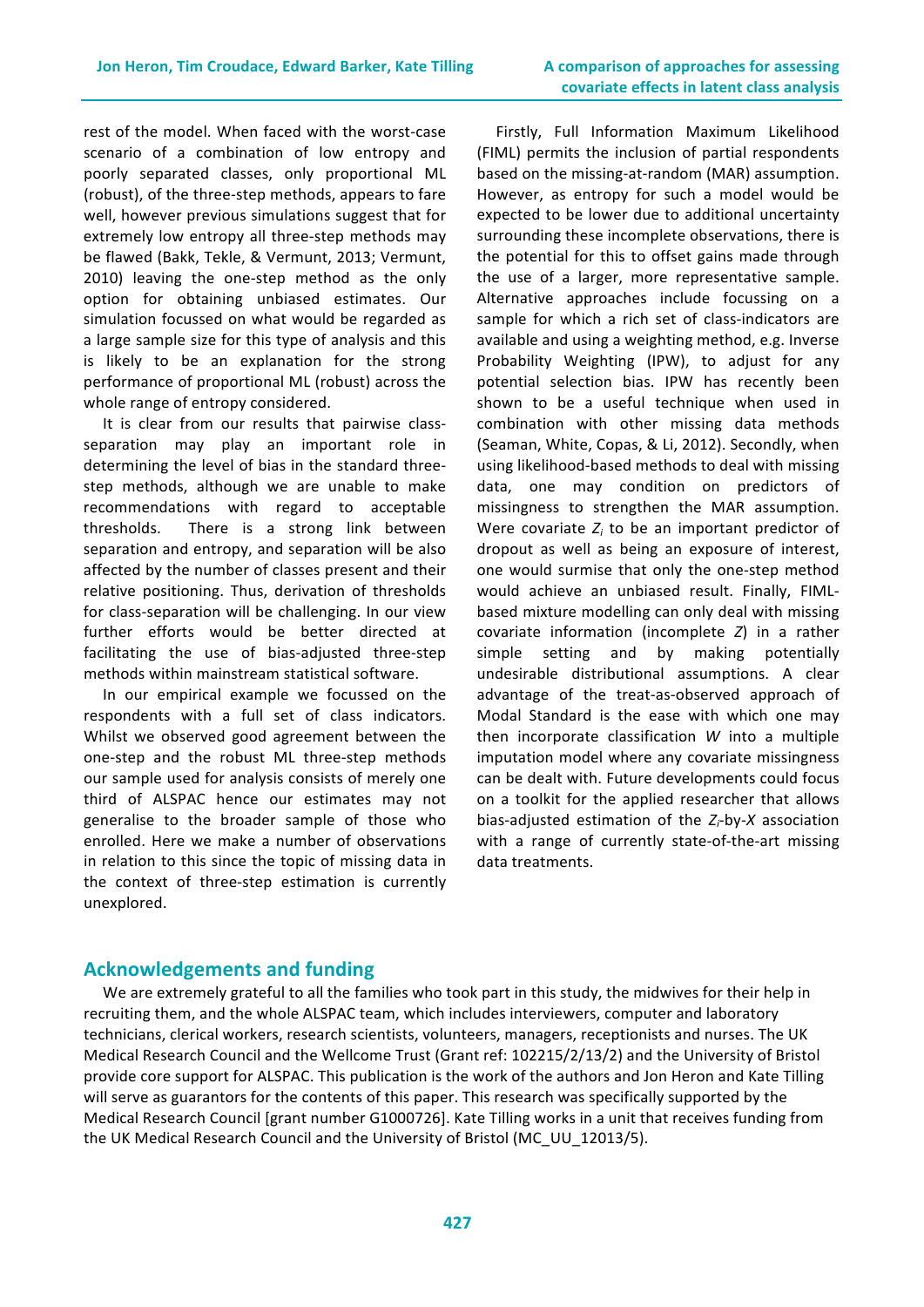# **References**

- Bakk, Z., Oberski, D. L., & Vermunt, J. K. (2014). Relating Latent Class Assignments to External Variables: Standard Errors for Correct Inference. *Political Analysis, 22*, 520-540. http://dx.doi.org/10.1093/pan/mpu003
- Bakk, Z., Tekle, F. T., & Vermunt, J. K. (2013). Estimating the association between latent class membership and external variables using bias-adjusted three-step approaches. Sociological Methodology, 43, 272-311. http://dx.doi.org/10.1177/0081175012470644
- Barker, E. D., & Maughan, B. (2009). Differentiating early-onset persistent versus childhood-limited conduct problem youth. American Journal of Psychiatry, 166, 900-908. http://dx.doi.org/10.1176/appi.ajp.2009.08121770
- Barker, E. D., Oliver, B. R., & Maughan, B. (2010). Co-occurring problems of early onset persistent, childhood limited, and adolescent onset conduct problem youth. *Journal of Child Psychology and Psychiatry*, 51, 1217-1226. http://dx.doi.org/10.1111/j.1469-7610.2010.02240.x
- Bolck, A., Croon, M., & Hagenaars, J. (2004). Estimating Latent Structure Models with Categorical Variables: One-Step Versus Three-Step Estimators. *Political Analysis, 12, 3-27.* http://dx.doi.org/10.1093/pan/mph001
- Boyd, A., Golding, J., Macleod, J., Lawlor, D. A., Fraser, A., Henderson, J., Molloy, L., Ness, A., Ring, S., & Davey Smith, G. (2013). Cohort Profile: The 'Children of the 90s'-the index offspring of the Avon Longitudinal Study of Parents and Children. *International Journal of Epidemiology, 42*, 111-127. http://dx.doi.org/10.1093/ije/dys064
- Clarke, S. L., & Muthén, B. (2009). Relating Latent Class Analysis Results to Variables Not Included in the Analysis. Retrieved from www.statmodel2.com/download/relatinglca.pdf
- Croudace, T. J., Jarvelin, M. R., Wadsworth, M. E., & Jones, P. B. (2003). Developmental typology of trajectories to nighttime bladder control: epidemiologic application of longitudinal latent class analysis. *American Journal of Epidemiology, 157*, 834-842. http://dx.doi.org/10.1093/aje/kwg049
- Fraser, A., Macdonald-Wallis, C., Tilling, K., Boyd, A., Golding, J., Davey Smith, G., Henderson, J., Macleod, J., Molloy, L., Ness, A., Ring, S., Nelson, S. M., & Lawlor, D. A. (2013). Cohort Profile: the Avon Longitudinal Study of Parents and Children: ALSPAC mothers cohort. International Journal of *Epidemiology, 42*, 97-110. http://dx.doi.org/10.1093/ije/dys066
- Golding, J., Pembrey, M., & Jones, R. (2001). ALSPAC--the Avon Longitudinal Study of Parents and Children. I. Study methodology. Paediatric and Perinatal Epidemiology, 15, 74-87. http://dx.doi.org/10.1046/j.1365-3016.2001.00325.x
- Goodman, R. (2001). Psychometric properties of the strengths and difficulties questionnaire. *Journal of the American Academy of Child & Adolescent Psychiatry, 40*, 1337-1345. http://dx.doi.org/10.1097/00004583-200111000-00015
- Goodman, R., & Scott, S. (1999). Comparing the Strengths and Difficulties Questionnaire and the Child Behavior Checklist: is small beautiful? Journal of Abnormal Child Psychology, 27, 17-24. http://dx.doi.org/10.1023/A:1022658222914
- Heron, J., Barker, E. D., Joinson, C., Lewis, G., Hickman, M., Munafo, M., & Macleod, J. (2013a). Childhood conduct disorder trajectories, prior risk factors and cannabis use at age 16: birth cohort study. *Addiction, 108*, 2129-2138. http://dx.doi.org/10.1111/add.12268
- Heron, J., Maughan, B., Dick, D. M., Kendler, K. S., Lewis, G., Macleod, J., Munafo, M., & Hickman, M. (2013b). Conduct problem trajectories and alcohol use and misuse in mid to late adolescence. *Drug and Alcohol Dependence, 133*, 100-107. http://dx.doi.org/10.1016/j.drugalcdep.2013.05.025
- Horner, J. (2011). *Templating Framework for Report Generation. R package version 1.0-6.* . Retrieved from http://CRAN.R-project.org/package=brew
- Kretschmer, T., Hickman, M., Doerner, R., Emond, A., Lewis, G., Macleod, J., Maughan, B., Munafo, M. R., & Heron, J. (2014). Outcomes of childhood conduct problem trajectories in early adulthood: findings from the ALSPAC study. *European Child & Adolescent Psychiatry, 23*, 539-549. http://dx.doi.org/10.1111/add.12268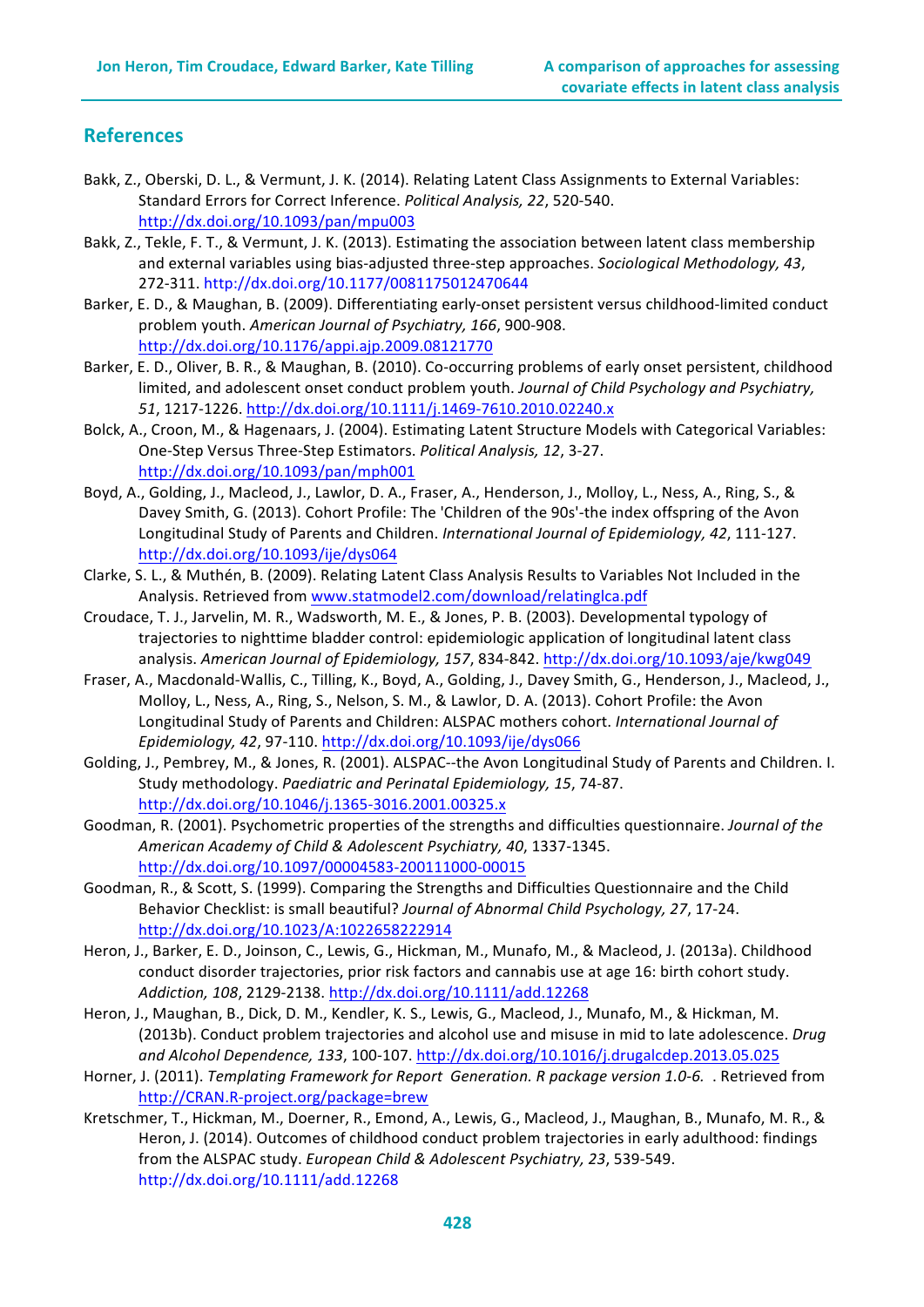- Maitra, R., & Melnykov, V. (2010). Simulating Data to Study Performance of Finite Mixture Modeling and Clustering Algorithms. Journal of Computational and Graphical Statistics, 19, 354-376. http://dx.doi.org/10.1198/jcgs.2009.08054
- Muthén, B., & Muthén, L. K. (2000). Integrating person-centered and variable-centered analyses: growth mixture modeling with latent trajectory classes. Alcoholism, clinical and experimental research, 24, 882-891. http://dx.doi.org/10.1111/j.1530-0277.2000.tb02070.x
- Muthén, L. K., & Muthén, B. O. (2012). *Mplus User's Guide. 7th Edition*: Los Angeles, California: Muthén & Muthén.
- Nylund, K. L., Asparouhov, T., & Muthén, B. O. (2007). Deciding on the Number of Classes in Latent Class Analysis and Growth Mixture Modelling: A Monte Carlo Simulation Study. Structural Equation *Modeling: A Multidisciplinary Journal, 14*, 535-569. http://dx.doi.org/10.1080/10705510701575396
- Oliver, B. R., Barker, E. D., Mandy, W. P., Skuse, D. H., & Maughan, B. (2011). Social cognition and conduct problems: a developmental approach. Journal of the American Academy of Child and Adolescent *Psychiatry, 50*, 385-394. http://dx.doi.org/10.1016/j.jaac.2011.01.006
- R Core Team. (2014). *R: A Language and Environment for Statistical Computing*. R Foundation for Statistical Computing, Vienna, Austria. Retrieved from http://www.R-project.org
- Ramaswamy, V., DeSabro, W., & Robinson, W. (1993). An Empirical Pooling Approach for Estimating Marketing Mix Elasticities with PIMS Data. *Marketing Science, 12*, 103-124. http://dx.doi.org/10.1287/mksc.12.1.103
- Schwarz, G. (1978). Estimating the Dimension of a Model. Annals of Statistics, 6, 461-464. http://dx.doi.org/10.1214/aos/1176344136
- Seaman, S. R., White, I. R., Copas, A. J., & Li, L. (2012). Combining multiple imputation and inverse-probability weighting. *Biometrics, 68*, 129-137. http://dx.doi.org/10.1111/j.1541-0420.2011.01666.x
- Sher, K. J., Jackson, K. M., & Steinley, D. (2011). Alcohol use trajectories and the ubiquitous cat's cradle: cause for concern? Journal of Abnormal Psychology, 120, 322-335. http://dx.doi.org/10.1037/a0021813
- Shevlin, M., Murphy, J., Dorahy, M. J., & Adamson, G. (2007). The distribution of positive psychosis-like symptoms in the population: a latent class analysis of the National Comorbidity Survey. *Schizophrenia research, 89*, 101-109. http://dx.doi.org/10.1016/j.schres.2006.09.014
- StataCorp. (2013). *Stata Statistical Software: Release 13.*: College Station, Texas: StataCorp LP.
- Stringaris, A., Lewis, G., & Maughan, B. (2014). Developmental pathways from childhood conduct problems to early adult depression: findings from the ALSPAC cohort. *British Journal of Psychiatry, 205, 17-23.* http://dx.doi.org/10.1192/bjp.bp.113.134221
- Vermunt, J. K. (2010). Latent class modeling with covariates: Two improved three-step approaches. *Political Analysis, 18*, 450-469.
- Vermunt, J. K., & Magidson, J. (2013). *Latent GOLD 5.0 Upgrade Manual*: Belmont, Massachusetts: Statistical Innovations Inc.
- White, I. R. (2010). simsum: Analyses of simulation studies including Monte Carlo error. The Stata Journal, *10*, 369-385.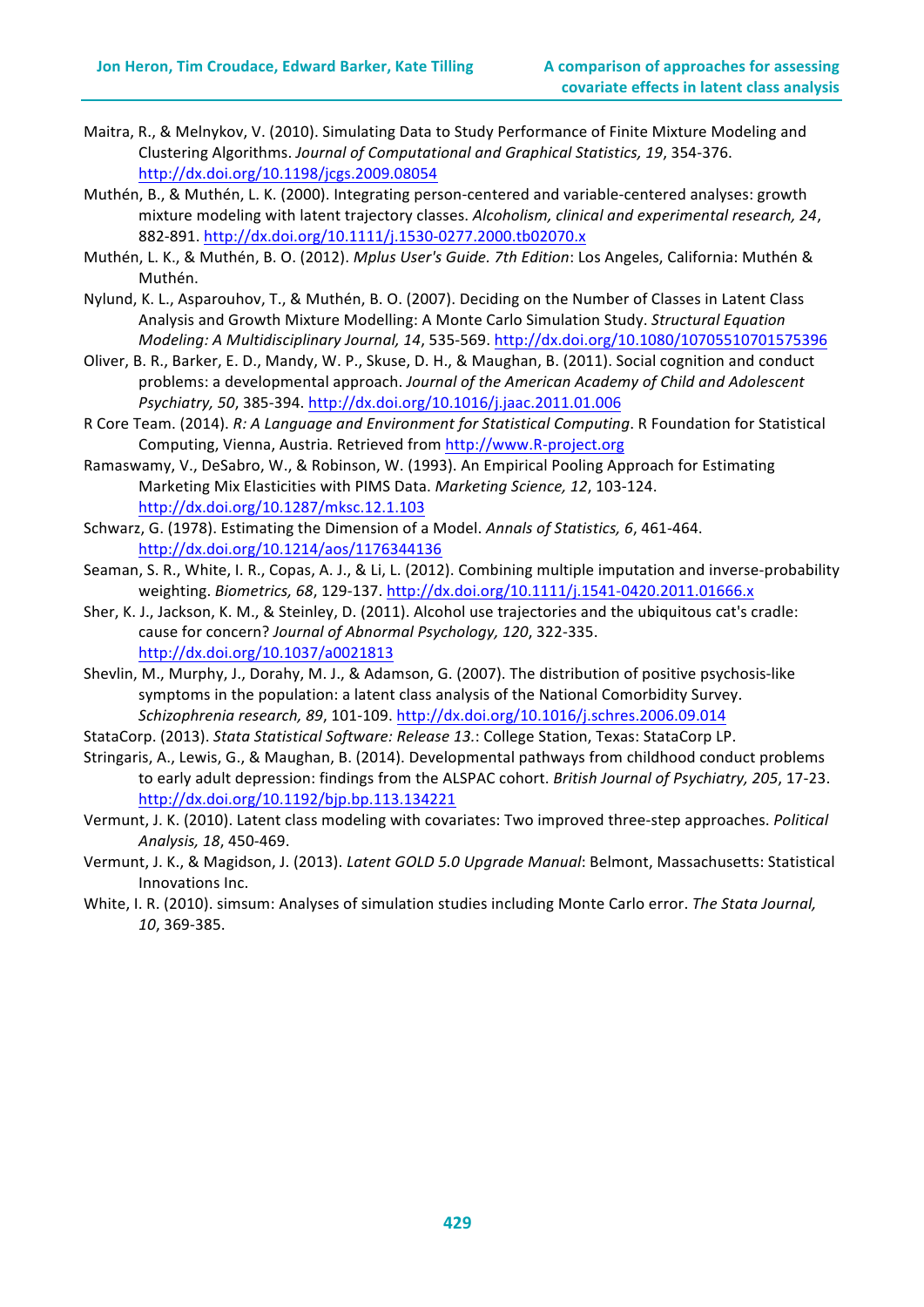|                    |                                             |              |                       | Methods based on<br>modal assignment |                      | Methods based on<br>proportional assignment |                      |                      |  |
|--------------------|---------------------------------------------|--------------|-----------------------|--------------------------------------|----------------------|---------------------------------------------|----------------------|----------------------|--|
| Reference<br>class | Comparison<br>class                         | one-<br>step | Modal<br>standard     | Modal ML                             | Modal ML<br>(robust) | Prop<br>standard                            | Prop ML              | Prop ML<br>(robust)  |  |
|                    | Parameter estimates for effect of sex       |              |                       |                                      |                      |                                             |                      |                      |  |
| Low                | $\mathsf{CL}$                               | 0.388        | 0.290<br>$(-25.3)$    | 0.407<br>(4.9)                       | 0.407<br>(4.9)       | 0.197<br>$(-49.2)$                          | 0.383<br>$(-1.3)$    | 0.383<br>$(-1.3)$    |  |
| Low                | AO                                          | $-0.125$     | $-0.062$<br>$(-50.6)$ | $-0.158$<br>(26.4)                   | $-0.158$<br>(26.4)   | 0.019<br>$(-115.0)$                         | $-0.127$<br>(1.6)    | $-0.127$<br>(1.6)    |  |
| Low                | EOP                                         | 0.303        | 0.220<br>$(-27.5)$    | 0.279<br>$(-7.9)$                    | 0.278<br>$(-8.3)$    | 0.232<br>$(-23.6)$                          | 0.301<br>$(-0.7)$    | 0.301<br>$(-0.7)$    |  |
| CL                 | EOP                                         | $-0.084$     | $-0.070$<br>$(-16.4)$ | $-0.128$<br>(52.4)                   | $-0.129$<br>(53.6)   | 0.034<br>$(-141.0)$                         | $-0.083$<br>$(-1.2)$ | $-0.083$<br>$(-1.2)$ |  |
| AO                 | EOP                                         | 0.429        | 0.281<br>$(-34.4)$    | 0.437<br>(1.9)                       | 0.436<br>(1.6)       | 0.213<br>$(-50.4)$                          | 0.427<br>$(-0.5)$    | 0.428<br>$(-0.2)$    |  |
| AO                 | CL                                          | 0.513        | 0.352<br>$(-31.5)$    | 0.566<br>(10.3)                      | 0.565<br>(10.1)      | 0.178<br>$(-65.2)$                          | 0.510<br>$(-0.6)$    | 0.510<br>$(-0.6)$    |  |
|                    | Standard error for above parameter estimate |              |                       |                                      |                      |                                             |                      |                      |  |
| Low                | $\mathsf{CL}$                               | 0.125        | 0.093<br>$(-25.9)$    | 0.132<br>(5.6)                       | 0.132<br>(5.6)       | 0.085<br>$(-32.0)$                          | 0.176<br>(40.8)      | 0.121<br>$(-3.2)$    |  |
| Low                | AO                                          | 0.151        | 0.111<br>$(-26.7)$    | 0.169<br>(11.9)                      | 0.168<br>(11.3)      | 0.099<br>$(-34.6)$                          | 0.236<br>(56.3)      | 0.151<br>(0.0)       |  |
| Low                | EOP                                         | 0.127        | 0.109<br>$(-13.9)$    | 0.130<br>(2.4)                       | 0.130<br>(2.4)       | 0.109<br>$(-14.3)$                          | 0.145<br>(14.2)      | 0.124<br>$(-2.4)$    |  |
| CL                 | EOP                                         | 0.171        | 0.135<br>$(-21.2)$    | 0.179<br>(4.7)                       | 0.179<br>(4.7)       | 0.128<br>$(-25.0)$                          | 0.219<br>(28.1)      | 0.166<br>$(-2.9)$    |  |
| AO                 | EOP                                         | 0.203        | 0.148<br>$(-27.2)$    | 0.225<br>(10.8)                      | 0.225<br>(10.8)      | 0.138<br>$(-32.0)$                          | 0.305<br>(50.2)      | 0.201<br>$(-1.0)$    |  |
| AO                 | CL                                          | 0.200        | 0.136<br>$(-32.1)$    | 0.222<br>(11.0)                      | 0.221<br>(10.5)      | 0.085<br>$(-57.6)$                          | 0.328<br>(64.0)      | 0.199<br>$(-0.5)$    |  |

# Table 1. Parameter estimates for the effect of gender on the four-class multinomial outcome describing trajectories of conduct problems through childhood.

Figures in brackets indicate percentage deviation from the one-step results CL: Childhood Limited, AO: Adolescent Onset, EOP: Early Onset Persistent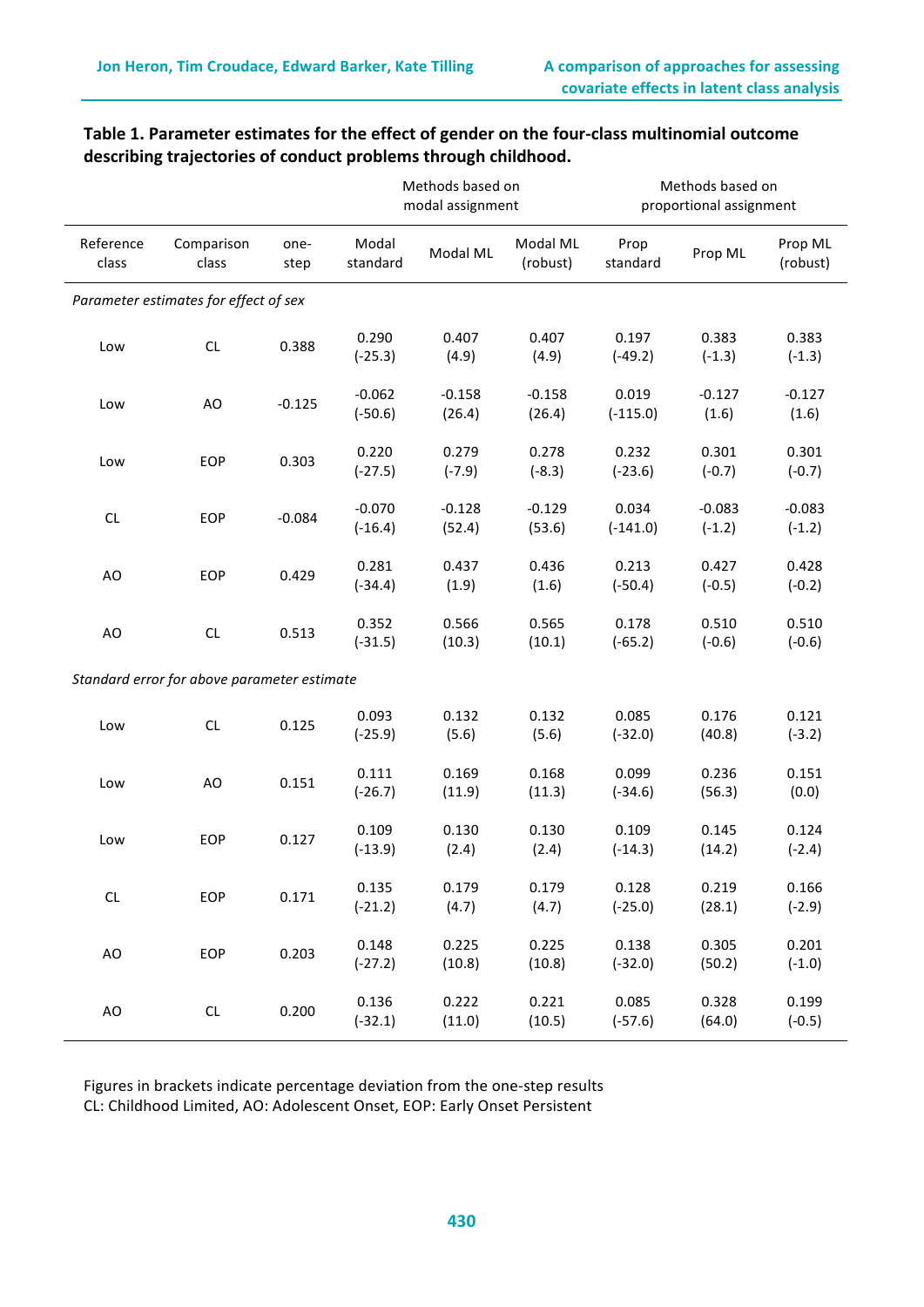|         |             |         | Methods based on modal assignment |                |          |                   |         | Methods based on proportional assignment |          |                             |         |  |
|---------|-------------|---------|-----------------------------------|----------------|----------|-------------------|---------|------------------------------------------|----------|-----------------------------|---------|--|
| Entropy | Class order | Class   |                                   | Modal standard |          | Modal ML (robust) |         | Proportional standard                    |          | Proportional ML<br>(robust) |         |  |
|         |             | overlap | Estimate                          | % bias         | Estimate | % bias            | overlap | Estimate                                 | % bias   | Estimate                    | % bias  |  |
| 0.979   | 123         | 0.00    | 0.642                             | $-1.1%$        | 0.646    | $-0.6%$           | 0.00    | 0.640                                    | $-1.4%$  | 0.646                       | $-0.6%$ |  |
|         | 231         | 0.00    | 0.639                             | $-1.6%$        | 0.644    | $-0.8%$           | 0.00    | 0.637                                    | $-2.0%$  | 0.644                       | $-0.8%$ |  |
|         | 312         | 0.03    | 0.628                             | $-3.2%$        | 0.645    | $-0.7%$           | 0.04    | 0.620                                    | $-4.5%$  | 0.645                       | $-0.6%$ |  |
| 0.912   | 123         | 0.00    | 0.630                             | $-3.1%$        | 0.646    | $-0.6%$           | 0.00    | 0.622                                    | $-4.3%$  | 0.646                       | $-0.6%$ |  |
|         | 231         | 0.00    | 0.620                             | $-4.6%$        | 0.643    | $-1.0%$           | 0.00    | 0.609                                    | $-6.2%$  | 0.644                       | $-0.9%$ |  |
|         | 312         | 0.11    | 0.571                             | $-12.1%$       | 0.646    | $-0.5%$           | 0.17    | 0.535                                    | $-17.7%$ | 0.646                       | $-0.5%$ |  |
| 0.849   | 123         | 0.00    | 0.615                             | $-5.2%$        | 0.645    | $-0.7%$           | 0.00    | 0.602                                    | $-7.2%$  | 0.645                       | $-0.6%$ |  |
|         | 231         | 0.01    | 0.598                             | $-7.9%$        | 0.642    | $-1.1%$           | 0.01    | 0.579                                    | $-10.8%$ | 0.644                       | $-0.9%$ |  |
|         | 312         | 0.20    | 0.516                             | $-20.5%$       | 0.648    | $-0.3%$           | 0.29    | 0.457                                    | $-29.7%$ | 0.647                       | $-0.4%$ |  |
| 0.795   | 123         | 0.00    | 0.603                             | $-7.2%$        | 0.645    | $-0.7%$           | 0.00    | 0.585                                    | $-10.0%$ | 0.645                       | $-0.7%$ |  |
|         | 231         | 0.03    | 0.576                             | $-11.2%$       | 0.643    | $-0.9%$           | 0.04    | 0.547                                    | $-15.7%$ | 0.644                       | $-0.8%$ |  |
|         | 312         | 0.26    | 0.469                             | $-27.8%$       | 0.646    | $-0.6%$           | 0.38    | 0.394                                    | $-39.3%$ | 0.648                       | $-0.3%$ |  |
| 0.748   | 123         | 0.00    | 0.592                             | $-8.9%$        | 0.645    | $-0.7%$           | 0.00    | 0.568                                    | $-12.5%$ | 0.645                       | $-0.7%$ |  |
|         | 231         | 0.05    | 0.554                             | $-14.7%$       | 0.644    | $-0.8%$           | 0.07    | 0.515                                    | $-20.6%$ | 0.645                       | $-0.7%$ |  |
|         | 312         | 0.32    | 0.430                             | $-33.7%$       | 0.644    | $-0.8%$           | 0.45    | 0.344                                    | $-47.0%$ | 0.648                       | $-0.2%$ |  |

Table 2. The relationship between bias and class-separation for the simple and bias-adjusted three-step methods (effect of covariate Z on class 1 relative to class 3)

Estimate = average point estimate across 500 replications. % bias = percentage bias relative to true value of 0.649. i.e. (100%\*estimate – true-value)/true-value)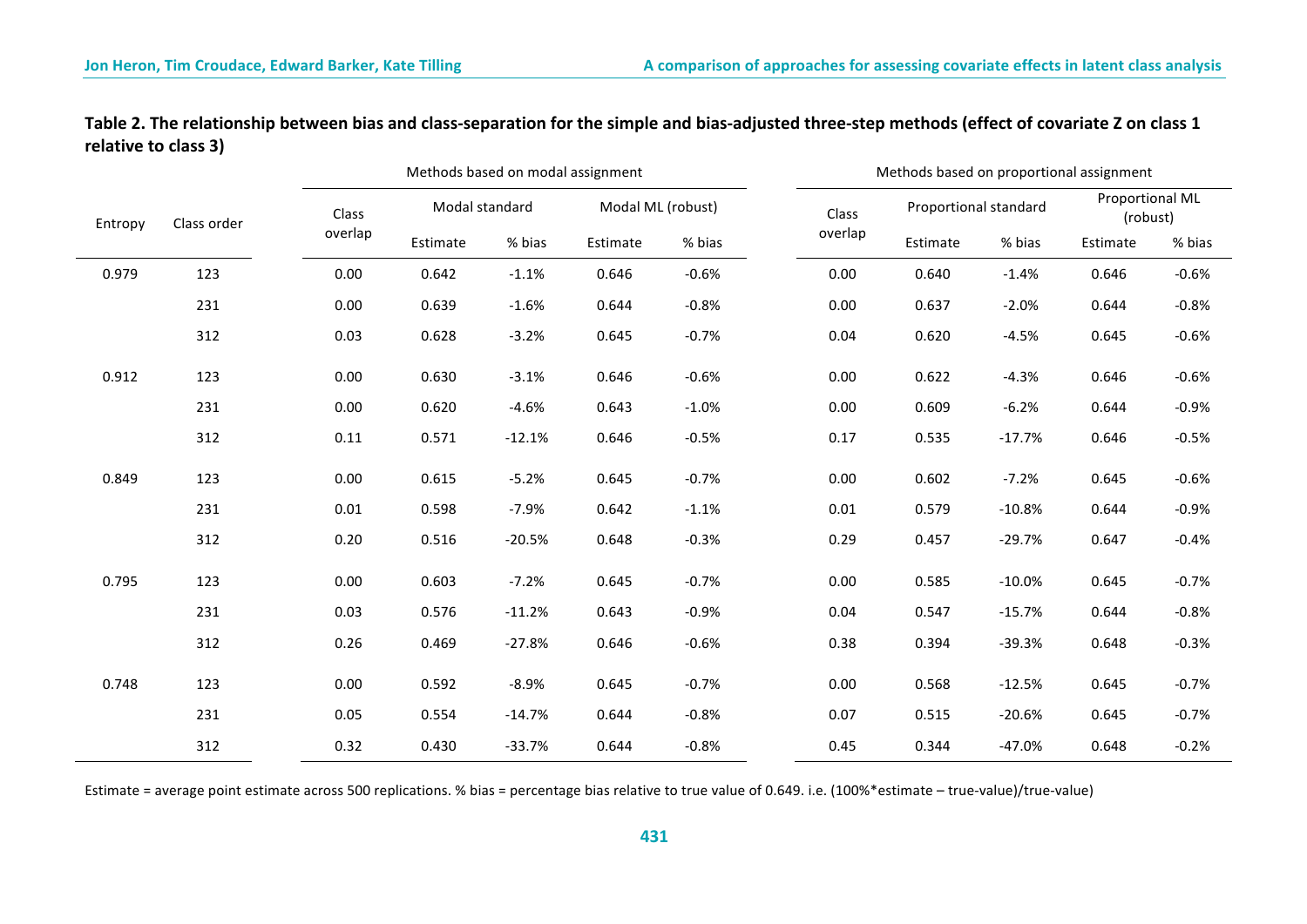# **Figure 1. Estimated parameter percentage bias = 100%\*((estimate – true-value)/ true-value)**

# First comparison

Effect of covariate Z on class 1 relative to class 3.

True log-odds ratio= 0.649

Effect of covariate Z on class 2 relative to class 3.

Second comparison

True  $log-odds$  ratio = 0.351

# Third comparison

Effect of covariate Z on class 1 relative to class 2. True  $log-$ odds ratio = 0.298



•: One-step □: Modal standard +: Proportional standard Δ: Modal ML (robust) ×: Proportional ML (robust)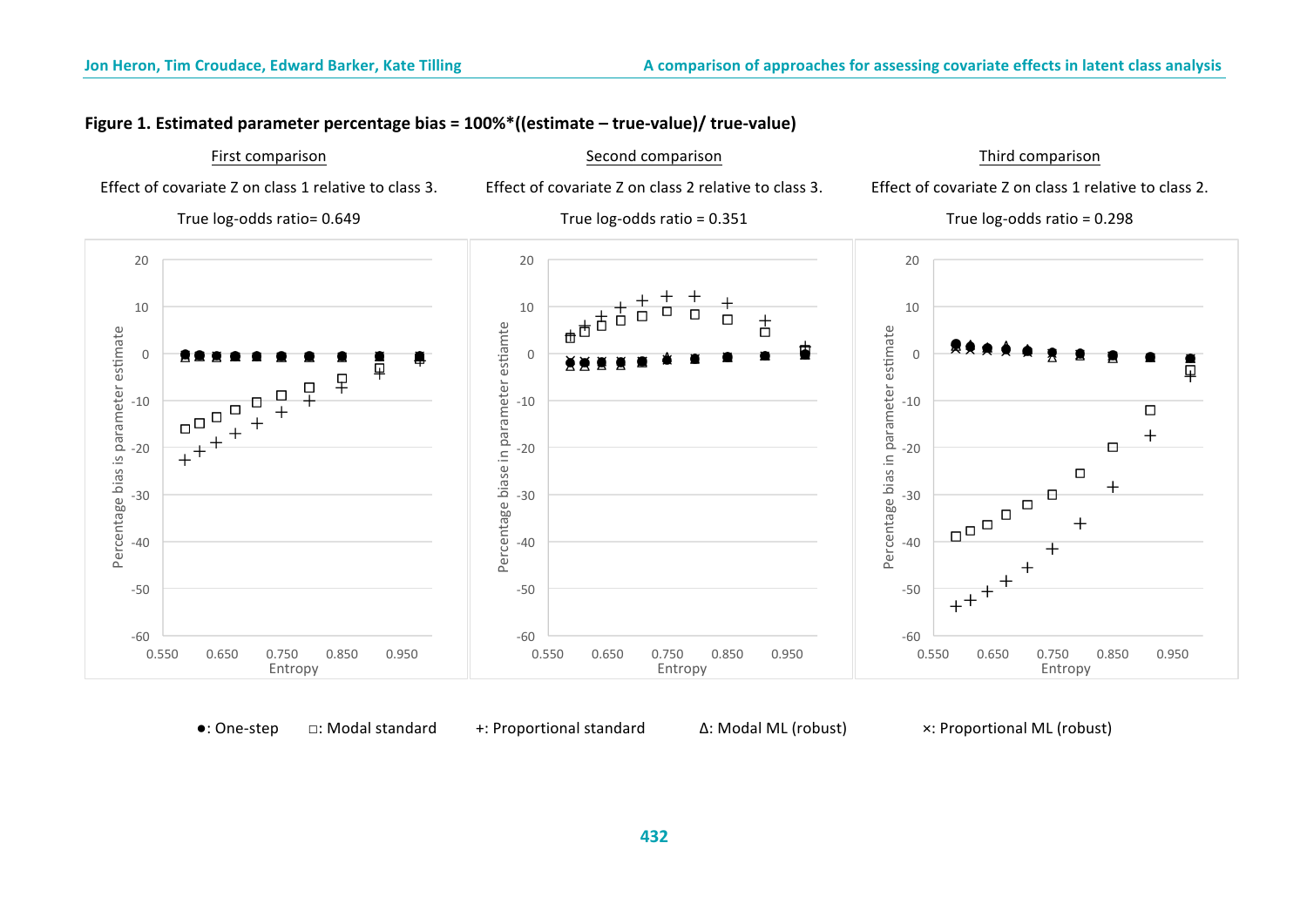# Figure 2. Estimated empirical SE (Standard Deviation of the point estimates across 500 replications) for each method



•: One-step □: Modal standard +: Proportional standard Δ: Modal ML (robust) ×: Proportional ML (robust)